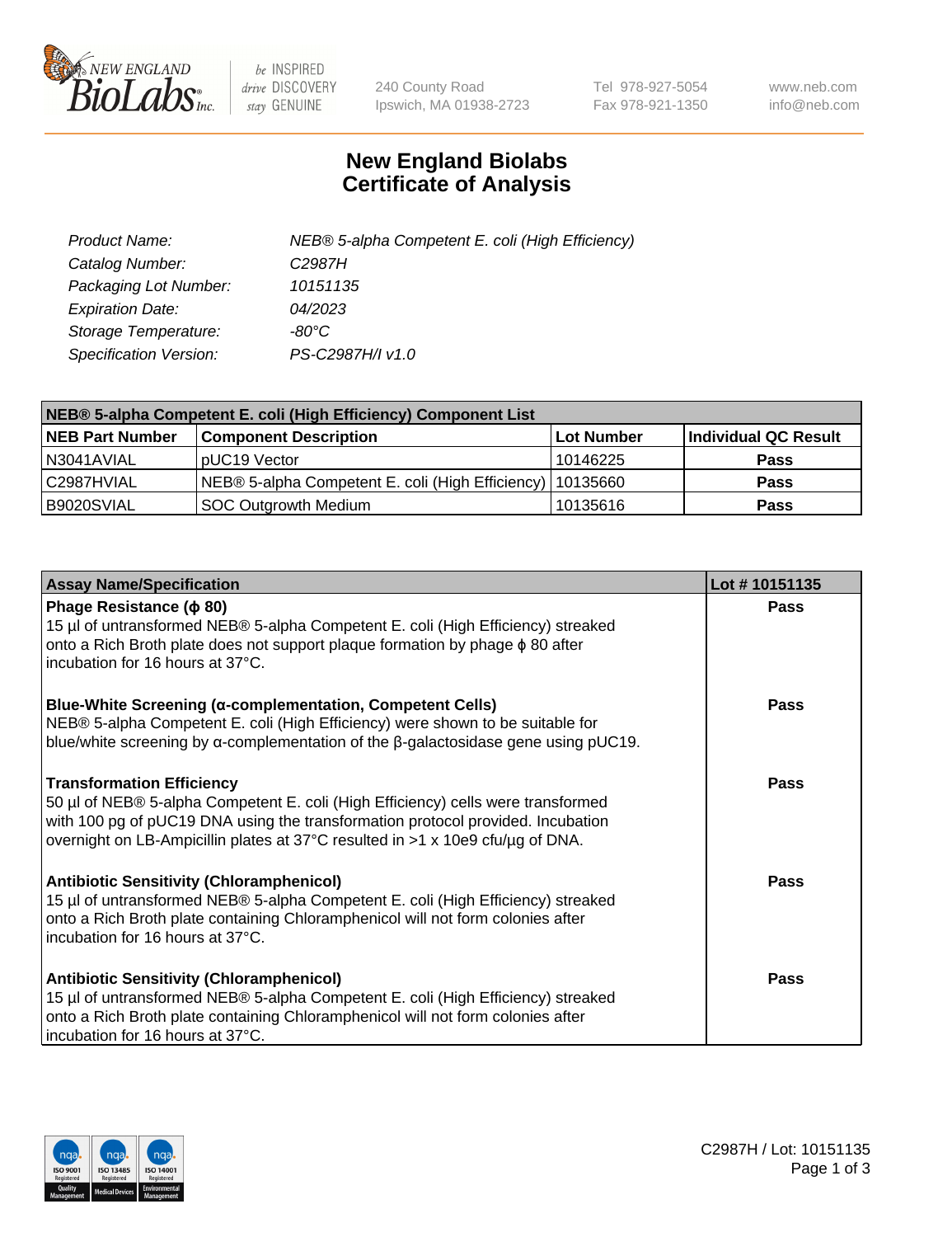

be INSPIRED drive DISCOVERY stay GENUINE

240 County Road Ipswich, MA 01938-2723 Tel 978-927-5054 Fax 978-921-1350

www.neb.com info@neb.com

| <b>Assay Name/Specification</b>                                                                                                                                                                                                                          | Lot #10151135 |
|----------------------------------------------------------------------------------------------------------------------------------------------------------------------------------------------------------------------------------------------------------|---------------|
| <b>Antibiotic Sensitivity (Ampicillin)</b><br>15 µl of untransformed NEB® 5-alpha Competent E. coli (High Efficiency) streaked<br>onto a Rich Broth plate containing Ampicillin will not form colonies after<br>incubation for 16 hours at 37°C.         | Pass          |
| <b>Antibiotic Sensitivity (Kanamycin)</b><br>15 µl of untransformed NEB® 5-alpha Competent E. coli (High Efficiency) streaked<br>onto a Rich Broth plate containing Kanamycin will not form colonies after incubation<br>for 16 hours at $37^{\circ}$ C. | Pass          |
| <b>Antibiotic Sensitivity (Nitrofurantoin)</b><br>15 µl of untransformed NEB® 5-alpha Competent E. coli (High Efficiency) streaked<br>onto a Rich Broth plate containing Nitrofurantoin will not form colonies after<br>incubation for 16 hours at 37°C. | Pass          |
| <b>Antibiotic Sensitivity (Spectinomycin)</b><br>15 µl of untransformed NEB® 5-alpha Competent E. coli (High Efficiency) streaked<br>onto a Rich Broth plate containing Spectinomycin will not form colonies after<br>incubation for 16 hours at 37°C.   | <b>Pass</b>   |
| <b>Antibiotic Sensitivity (Streptomycin)</b><br>15 µl of untransformed NEB® 5-alpha Competent E. coli (High Efficiency) streaked<br>onto a Rich Broth plate containing Streptomycin will not form colonies after<br>incubation for 16 hours at 37°C.     | Pass          |
| <b>Antibiotic Sensitivity (Tetracycline)</b><br>15 µl of untransformed NEB® 5-alpha Competent E. coli (High Efficiency) streaked<br>onto a Rich Broth plate containing Tetracycline will not form colonies after<br>incubation for 16 hours at 37°C.     | Pass          |

This product has been tested and shown to be in compliance with all specifications.

One or more products referenced in this document may be covered by a 3rd-party trademark. Please visit <www.neb.com/trademarks>for additional information.